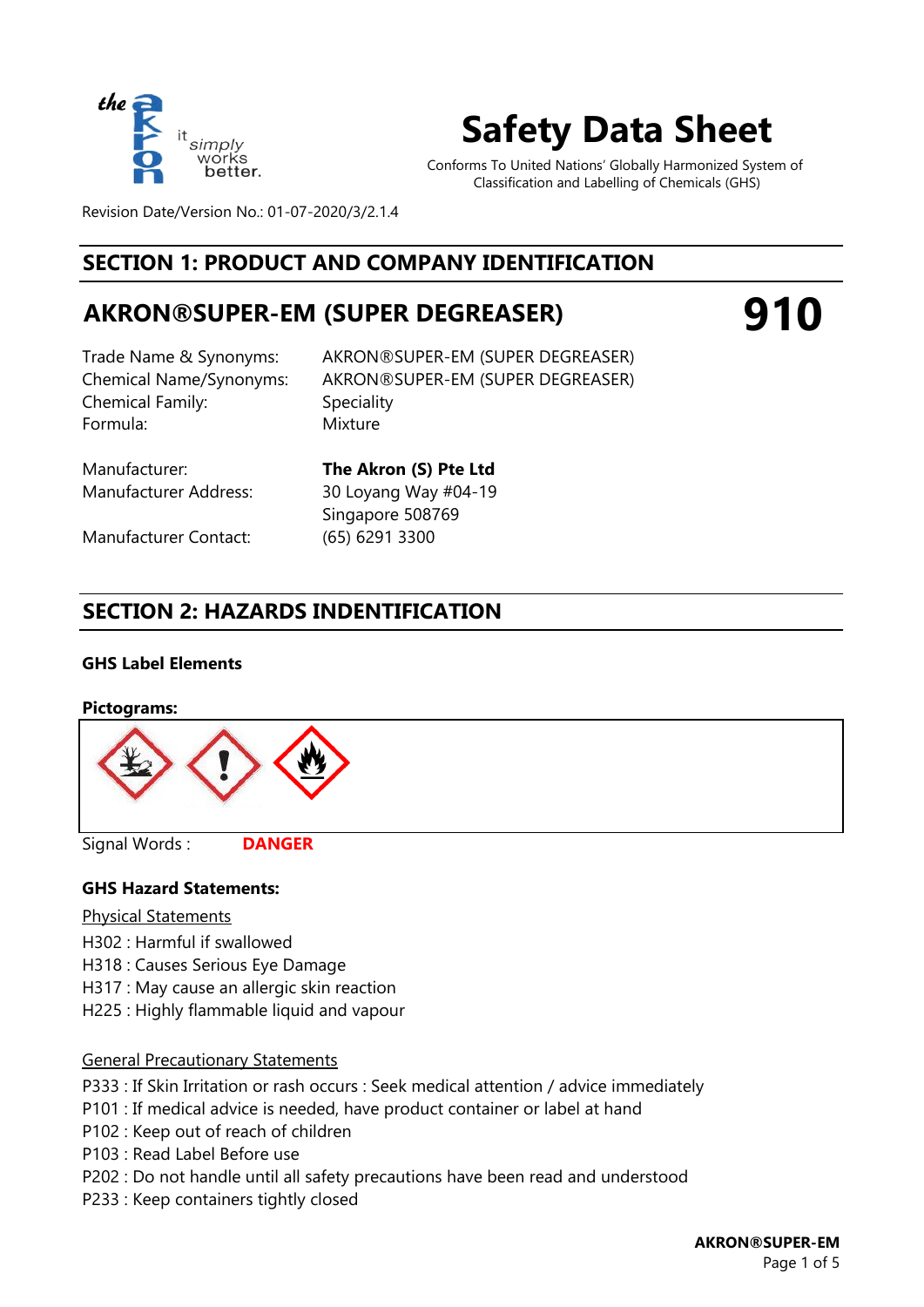GHS Precautionary Equipments Advised To Be Used:



## **SECTION 3: COMPOSITION & INFORMATION ON PRODUCT**

#### **Hazard Identification of Product:**

| <b>Substance Identification</b>     | CAS No.    | Percentage |
|-------------------------------------|------------|------------|
| Naphtha (petroleum), heavy aromatic | 64742-94-5 | $<75\%$    |
| <b>Blend of Solvents</b>            |            | $<$ 25%    |
|                                     |            |            |
|                                     |            |            |
|                                     |            |            |
|                                     |            |            |

Speciality

Chemical Family:

Product Description/Identity:

A blend of surfactant and Heavy Aromatic Naphta Solvent to emulsify oil spillage.

## **SECTION 4: FIRST AID MEASURES**

#### **Inhalation:**

P304 : If Inhaled : if uncomfortable breathing occurs, Remove victim to fresh air and keep at rest in a position comfortable for breathing.

#### **Skin Contact:**

P333 : If Skin Irritation or rash occurs : Seek medical attention / advice immediately P302 : If on Skin : wash off affected area with water and mild soap. If persistent irritation is apparent, obtain immediately medical advice.

#### **Eye Contact:**

P305 : If In Eyes : Rinse immediately the eyes with plenty of water for at least 15 minutes. If signs of tissue damage or persistent irritation is apparent obtain immediate medical advice.

#### **Ingestion:**

P301 : If Swallowed : Rinse mouth with water , seek immediate medical attention. P331 : Do Not induce vomiting

Revision Date/Version No.: 01-06-2020/3/2.1.4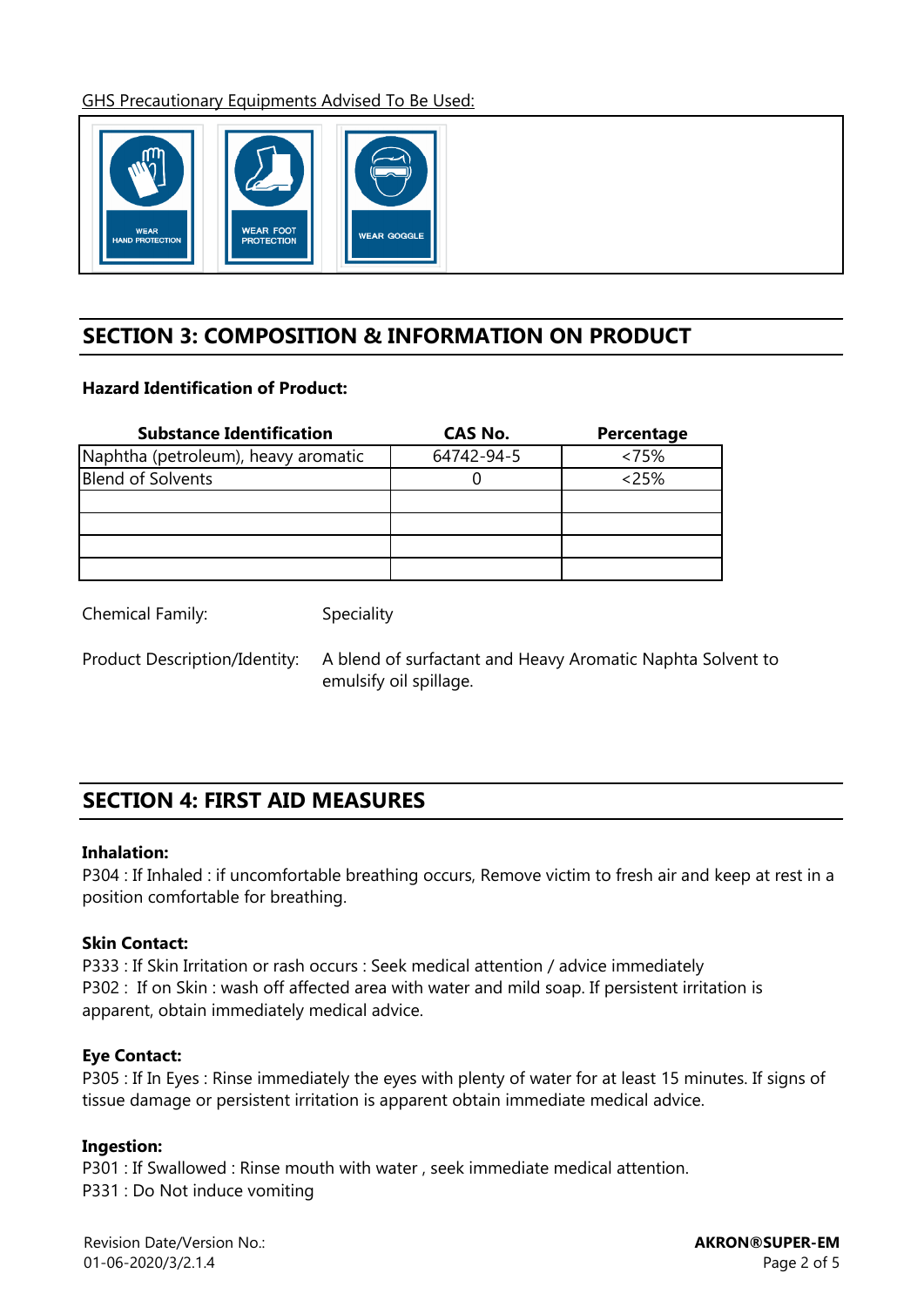## **SECTION 5: FIRE FIGHTING MEASURES**

#### **Extinguishing Method:**

P370 : In case of fire : Fight fire with proper fire fighting equipments , Call 995 ( Fire fighting Service )

**Specific Hazards:**  This Product may create a floating fire hazard

**Specific Methods:** P374 : Fight fire with normal precautions from a reasonable distance

## **SECTION 6: ACCIDENTAL RELEASE MEASURES**

**Personal Precautions:**  Refer to section 2, PPE Advisory

**Methods for Cleaning Up:** Pick up an absorbent material or flush away with water

**Environmental Precautions:** P501 : Dispose of contents / containers accordance to singapore regulations

## **SECTION 7: EXPOSURE CONTROL / PERSONAL PROTECTION**

**Respiratory Protection:**  Refer to section 2, PPE Advisory

#### **Eye Protection:**

Refer to section 2, PPE Advisory

#### **Skin Protection:**

Avoid **prolonged** skin contact. Use chemical resistant gloves as needed.

## **SECTION 8: PHYSICAL AND CHEMICAL PROPERTIES**

| Physical:            | Liquid                                                                                  |  |
|----------------------|-----------------------------------------------------------------------------------------|--|
| Appearance:          | Clear                                                                                   |  |
| Color:               | Orange                                                                                  |  |
| Odour:               | N.A                                                                                     |  |
| Specific Gravity:    | $0.75 - 0.85$                                                                           |  |
| p.H Value:           | N.A                                                                                     |  |
| Flash Point:         | $-12^{\circ}$ C                                                                         |  |
| Solubility In Water: | 1- Insoluble / 2-inadequate / 3- Slightly Soluble / 4-Soluble / 5-Highly Soluble        |  |
| Foaming Tendency:    | 1- No foam / 2-Slight Foam / 3-Moderate Foaming / 4-High Foaming / 5-Ultra High Foaming |  |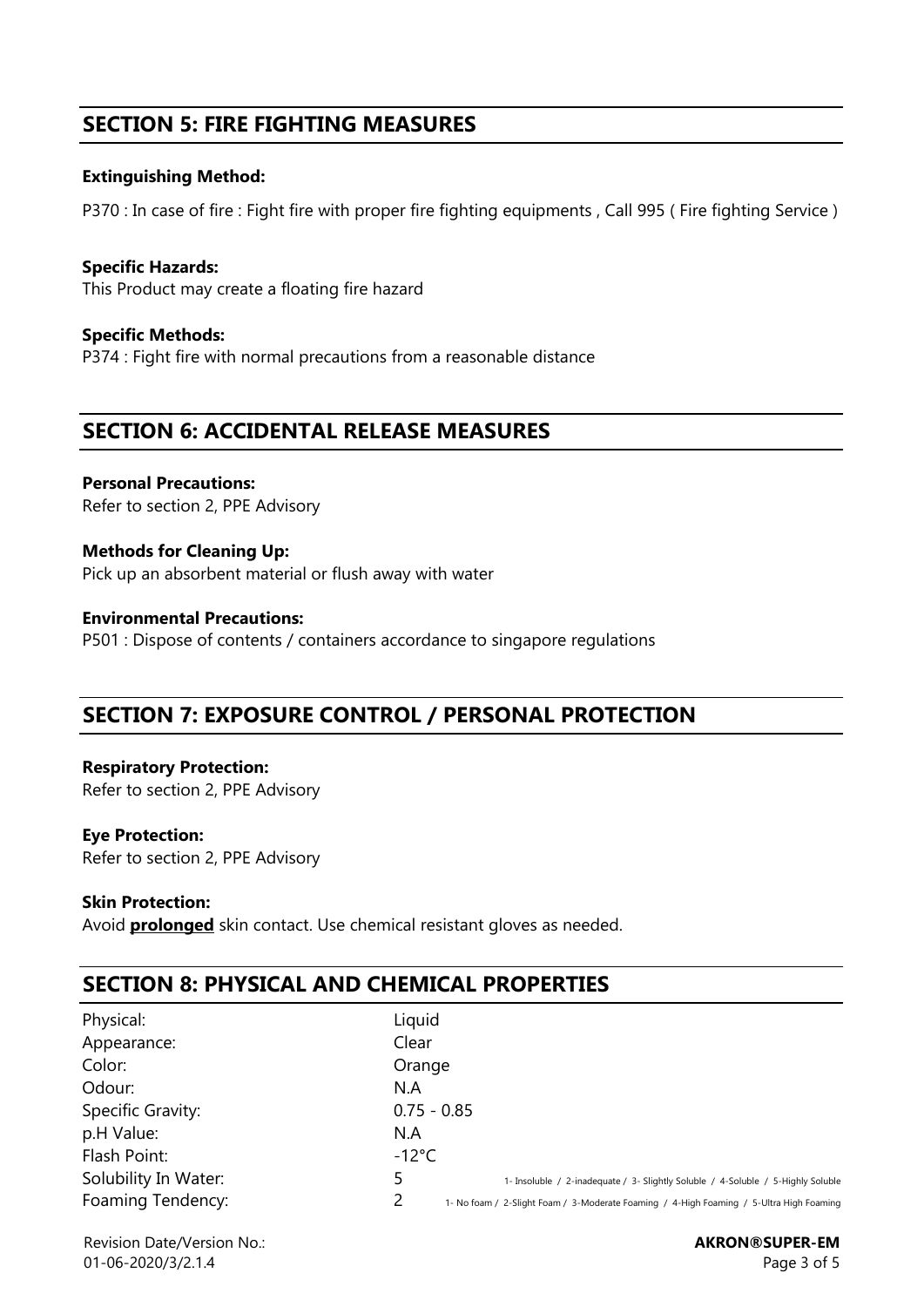## **SECTION 9: HANDLING AND STORAGE**

#### **Handling of Product:**

P403 : Store in a well ventilated place

#### **Storage Area Specification:**

· P402+404: Store in a dry place. Store in a closed container. · P410+403: Protect from sunlight. Store in a well ventilated place.

## **SECTION 10: STABILITY AND REACTIVITY**

#### **Stability:**

Stable at normal conditions.

#### **Material To Avoid:**

Avoid contact with strong oxidizing materials and bleaching solution.

#### **Hazardous Decomposition Procedures:**

Thermal decomposition may produce oxides of carbon.

### **SECTION 11: TOXICOLOGICAL INFORMATION**

Based on the ingredients in this composition and their concentrations this product is harmful by ingestion.

## **SECTION 12: ECOLOGICAL INFORMATION**

Biodegradability: No Fish Toxicity: Yes Other Information: Not available

## **SECTION 13: DISPOSAL CONSIDERATION**

P501 : Dispose of contents / containers accordance to singapore regulations

## **SECTION 14: TRANSPORTATION INFORMATION**

#### **Further Information:**

P&FM Transport License